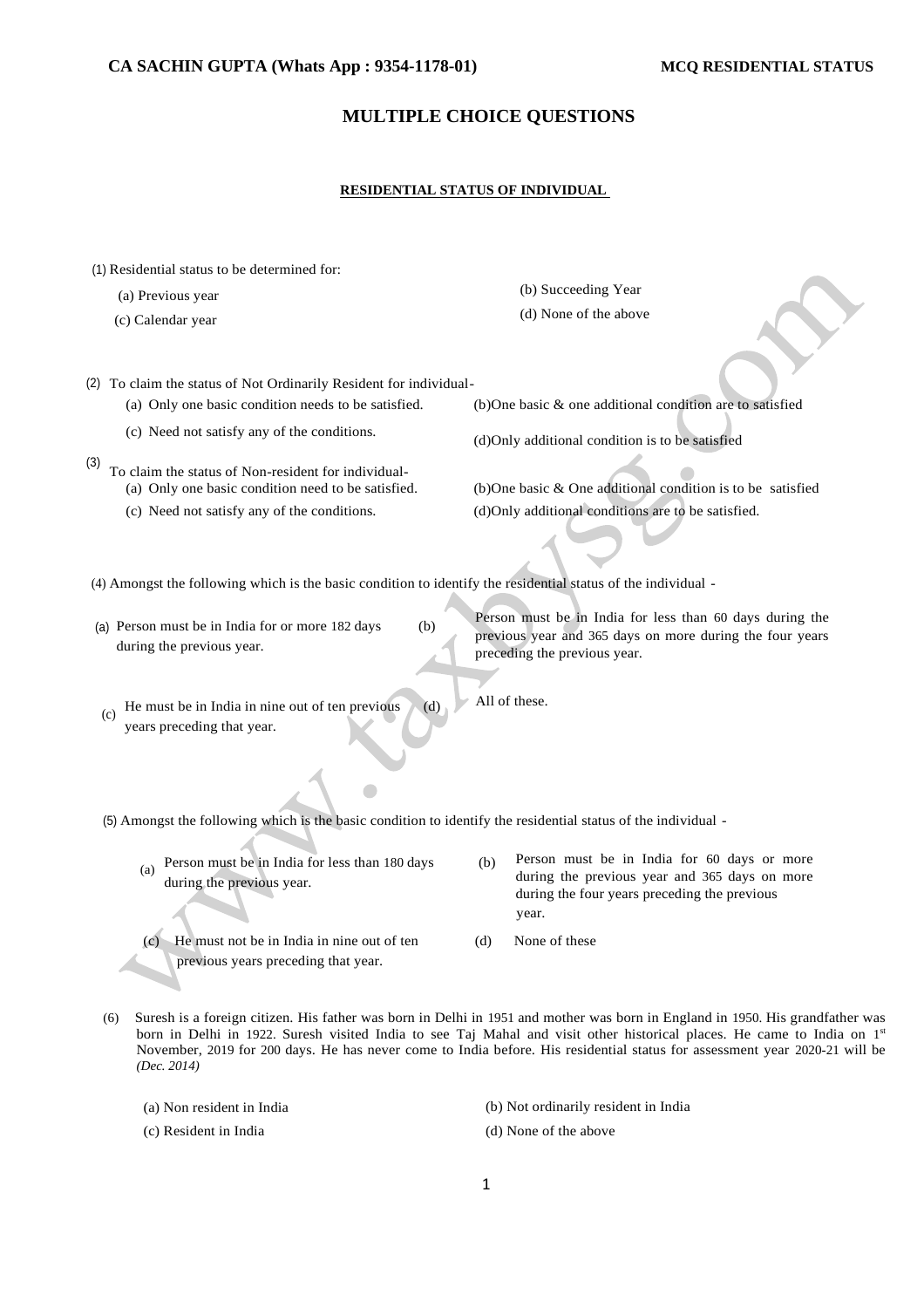| (7) |                                                                                                                               | Determine the residential status of Mr. X a foreign citizen who came to India for the first time on 15 April, 2019 for a period of just 200 days -                      |
|-----|-------------------------------------------------------------------------------------------------------------------------------|-------------------------------------------------------------------------------------------------------------------------------------------------------------------------|
|     | (a) Resident                                                                                                                  | (b) Non-Resident                                                                                                                                                        |
|     | (c) Not ordinarily Resident                                                                                                   | (d) Any of these                                                                                                                                                        |
| (8) |                                                                                                                               | The following additional conditions are to be satisfied by a person to be resident and ordinarily resident in India _ (Dec. 2014)                                       |
|     | (a) He is a resident in at least any two out of the<br>ten previous years immediately preceding the<br>relevant previous year | (b) He has been in India for 730 days or more<br>during the seven previous years immediately<br>preceding the relevant previous year                                    |
|     | $(c)$ Both $(a)$ and $(b)$ of above                                                                                           | (d) None of the above                                                                                                                                                   |
| (9) |                                                                                                                               | X, an Indian citizen, who is living in Delhi since 1980, left for Japan on 1 <sup>5t</sup> July, 2018 for employment. He came back to India on                          |
|     |                                                                                                                               | 1st January, 2020 on a visit and stayed for 4 months. His residential status for the assessment year 2020-21 would be - (Dec. 2014)                                     |
|     | (a) Resident and ordinarily resident                                                                                          |                                                                                                                                                                         |
|     | (c) Non resident                                                                                                              | (b) Not ordinarily resident<br>(d) Resident.                                                                                                                            |
|     |                                                                                                                               |                                                                                                                                                                         |
|     | purpose, his residential status for the assessment year 2020-21 will be -                                                     | (10) Rahul, a software engineer at ABC Ltd. left India on $10th$ August, 2019 for the treatment of his wife. For income-tax<br>(June, 2015)                             |
|     | (a) Resident                                                                                                                  | (b) Non-resident                                                                                                                                                        |
|     | (c) Not ordinarily resident                                                                                                   | Cannot be determined from the given information.<br>(d)                                                                                                                 |
|     |                                                                                                                               |                                                                                                                                                                         |
|     | He left India on 30 <sup>th</sup> April 2019.                                                                                 | (11) Determine the residential status of X for A/Y 20/21, a person of Indian origin who came for visiting India on $15th$ April, 2018.                                  |
|     | (a) Resident                                                                                                                  | (b) Non-Resident                                                                                                                                                        |
|     | (c) Not ordinarily Resident                                                                                                   | (d) Any of these                                                                                                                                                        |
|     | in the previous year, the HUF is -                                                                                            | (12) If Karta is resident and ordinarily resident in India but control and management of HUF is situated partly outside India<br>(Dec. 2014)                            |
|     | (a) Resident and ordinarily resident                                                                                          | (b) Not ordinarily resident                                                                                                                                             |
|     | (c) Non resident                                                                                                              | (d) Resident.                                                                                                                                                           |
|     |                                                                                                                               | (13) Determine the residential status of Ms. Riya a person of Indian origin who has been visiting India for 100 days every year since                                   |
|     | last 10 years -                                                                                                               | (b) Non-Resident                                                                                                                                                        |
|     | (a) Resident<br>(c) Not ordinarily Resident                                                                                   | (d) Any of these                                                                                                                                                        |
|     |                                                                                                                               |                                                                                                                                                                         |
|     | years-                                                                                                                        | (14) Determine the residential status of Ms.Cook, a US citizen who has been visiting India for 100 days every year since last 10                                        |
|     | (a) Resident                                                                                                                  | (b) Non-Resident                                                                                                                                                        |
|     | (c) Not ordinarily Resident                                                                                                   | (d) Any of these                                                                                                                                                        |
|     |                                                                                                                               | (15) Determine the residential status of Mr. X, an Indian citizen who has left India for the first time on $15th$ July 2019 for the purpose of employment outside India |
|     | (a) Resident                                                                                                                  | (b) Non-Resident                                                                                                                                                        |
|     | (c) Not ordinarily Resident                                                                                                   | (d) Any of these                                                                                                                                                        |
|     |                                                                                                                               | (16) Determine the residential status of Mr. Prakash, an Indian citizen who has left India for the first time on 15 <sup>th</sup> July 2019 for the                     |
|     | purpose of visit outside India. He came back to India on 17th March 2020                                                      |                                                                                                                                                                         |
|     | (a) Resident                                                                                                                  | (b) Non-Resident                                                                                                                                                        |
|     | (c) Not ordinarily Resident                                                                                                   | (d) Any of these                                                                                                                                                        |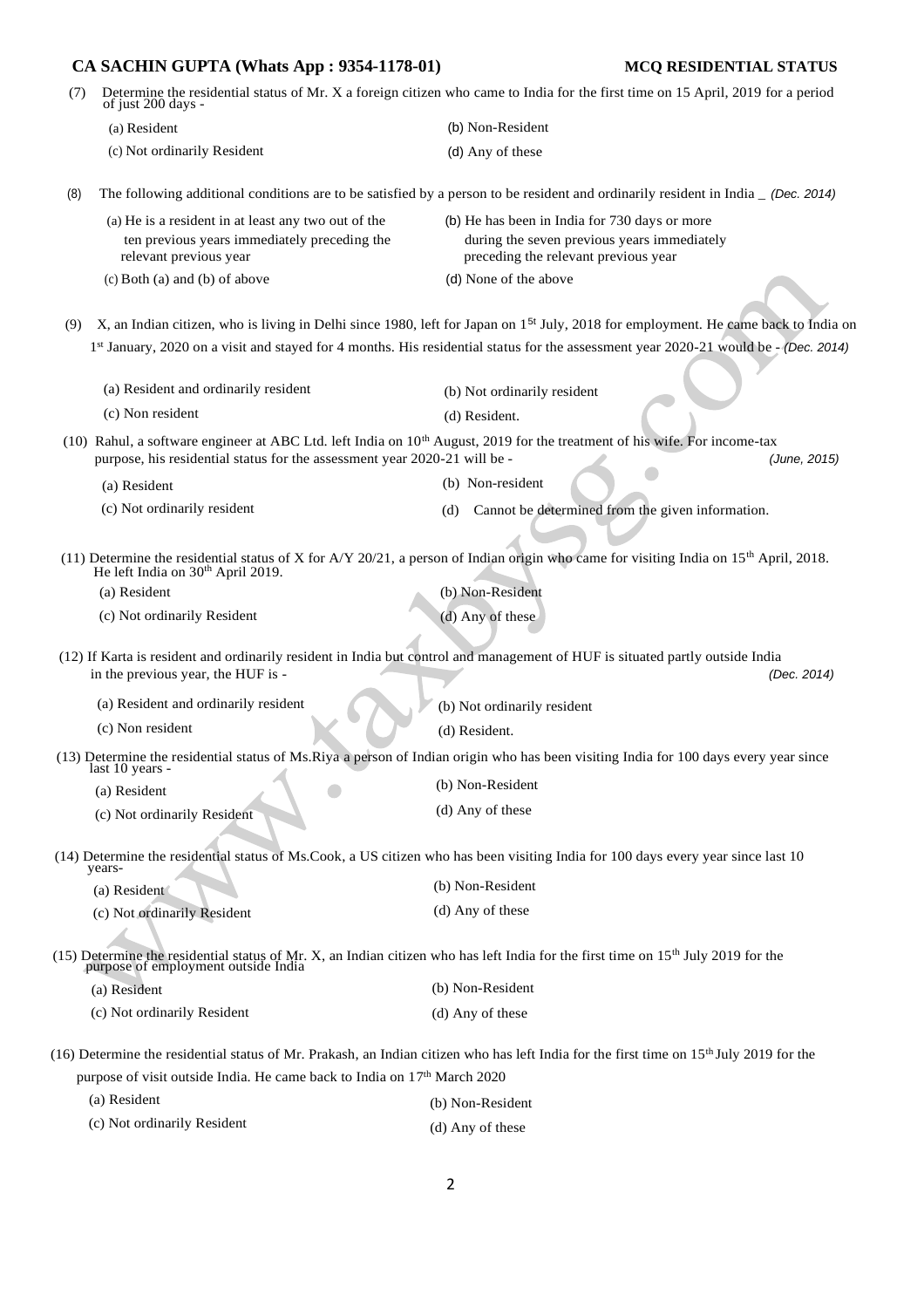| CA SACHIN GUPTA (Whats App: 9354-1178-01)                                                                                                                                                                             |                                               | MCQ RESIDENTIAL STATUS |
|-----------------------------------------------------------------------------------------------------------------------------------------------------------------------------------------------------------------------|-----------------------------------------------|------------------------|
| (17) Determine the residential status of Rahul who came to India for the first time on 15 <sup>th</sup> December, 2020 for a period of just 200                                                                       |                                               |                        |
| days-                                                                                                                                                                                                                 |                                               |                        |
| (a) Resident                                                                                                                                                                                                          | (b) Non-Resident                              |                        |
| (c) Not ordinarily Resident                                                                                                                                                                                           | (d) Any of these                              |                        |
| (18) Rahim was citizen of Afghanistan. His mother was born in a village near Kathmandu. He came to India for first time since<br>1982 on 02-10-2019 for a visit of 190 days. What is the residential status of Rahim? |                                               |                        |
| (a) Resident                                                                                                                                                                                                          | (b) Non-Resident                              |                        |
| (c) Not ordinarily Resident                                                                                                                                                                                           | (d) Any of these                              |                        |
| (19) An individual is said to be resident in India in a previous year (in which the February month has 29 days) if he is in India<br>in that year for a period or periods amounting in all to:                        |                                               | (June, 2008)           |
| (a) 182 Days or more                                                                                                                                                                                                  | (b) 60 Days or more                           |                        |
| 183 Days or more<br>(c)                                                                                                                                                                                               | $(d)$ 150 Days or more                        |                        |
|                                                                                                                                                                                                                       | <b>RESIDENTIAL STATUS OF HUF</b>              |                        |
| (20) The residential status of HUF depends upon the ----                                                                                                                                                              |                                               |                        |
| (a) Control and management of affairs.                                                                                                                                                                                | (b) Place of residence of Karta               |                        |
| (c) Place of residence of Karta its members                                                                                                                                                                           | (d) Location of the head office               |                        |
| (21) Determine the residential status of a HUF if HUF's control and management is wholly situated in India and Karta of HUF is a                                                                                      |                                               |                        |
| Non-resident in India for that previous year.                                                                                                                                                                         |                                               |                        |
| (a) Resident and Ordinary Resident (ROR)                                                                                                                                                                              | (b) Resident but not ordinary resident (RNOR) |                        |

(c) Non-Resident (NR)

(d) ROR or RNOR

(22) Find the residential status of HUF whose control and management is partly in India and the Karta stays in India for 360 days

during the period of 7 years.

(a) Resident (c) Not Ordinarily Resident (b) Non-Resident (d) Any of these

(23) Find the residential status of HUF whose control and management is wholly outside in India and the Karta stays in India for 360

days during the period of 7 years.

- $\bigcirc$ (b) Non-Resident (a) Resident (d) Any of these (c) Not Ordinarily Resident
- (24) Find the residential status of HUF whose control and management is partly in India and the Karta stays in India for 750 days during the period of 7 years preceding the previous year and is resident in last 4 years preceding the previous year.

| (a) Resident                | (b) Non-Resident |
|-----------------------------|------------------|
| (c) Not Ordinarily Resident | (d) Any of these |

(25) Shyam who was born and brought up in India left for employment in Dubai on 20<sup>th</sup> August, 2019. His residential status in respect of the assessment year 2020-21 would be - *(Dec. 2015)* 

| (a) Resident and ordinarily resident<br>(c) Not ordinarily resident | (b) Non-resident       |
|---------------------------------------------------------------------|------------------------|
|                                                                     | (d) None of the above. |
|                                                                     |                        |

(26) Naresh was born in New Jersey in 1976 and his father was born in China in 1948 whereas Naresh's grandfather was born in India in 1932. Naresh visited India for 180 days during the previous year. His residential status is-

| (a) Resident     | (b) Not Ordinarily Resident |
|------------------|-----------------------------|
| (c) Not Resident | (d) Any of these            |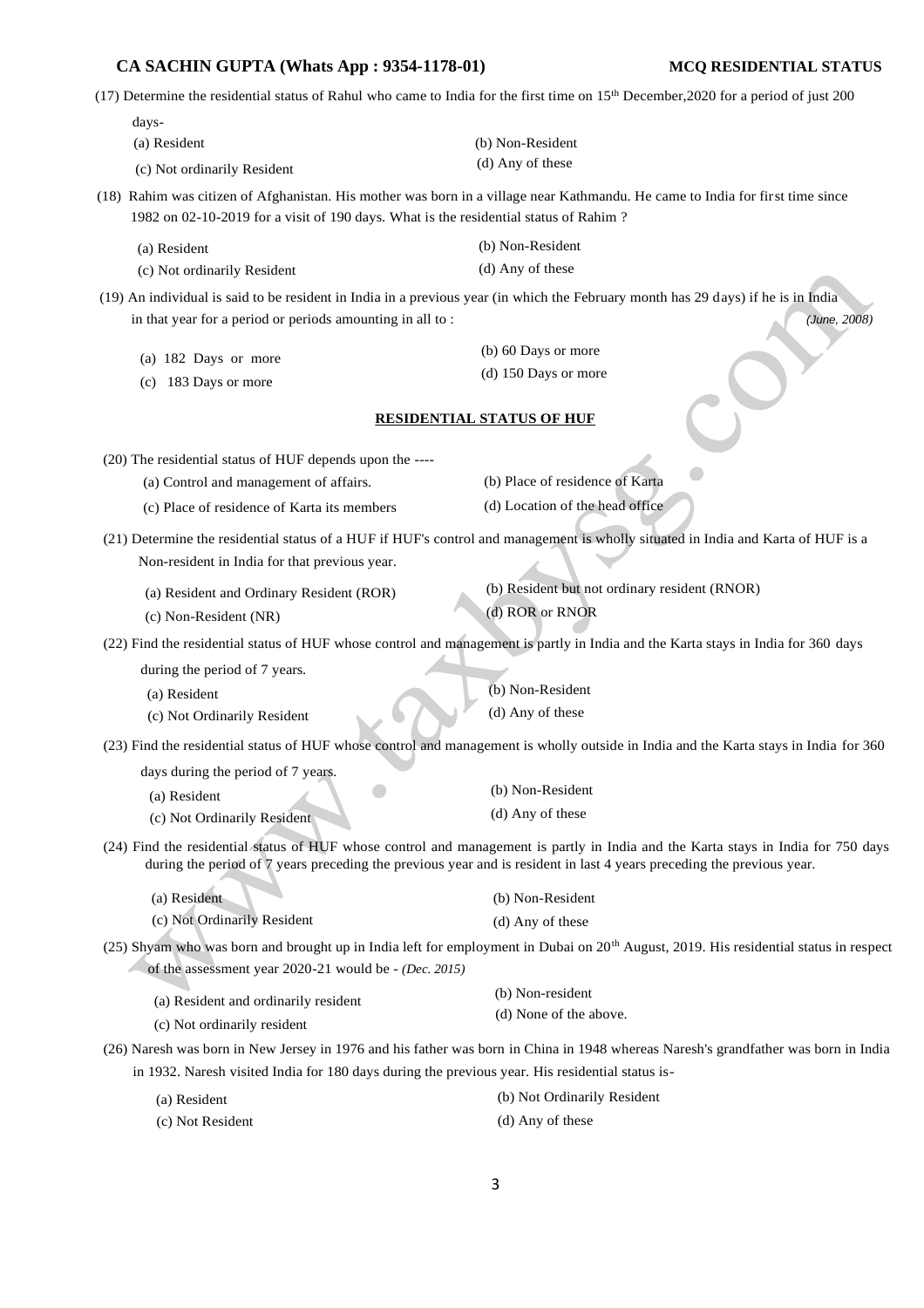|      | CA SACHIN GUPTA (Whats App : 9354-1178-01)                                                                                                                                                                                                                                                                                                                            |                                                                                                                                                | MCQ RESIDENTIAL STATUS |
|------|-----------------------------------------------------------------------------------------------------------------------------------------------------------------------------------------------------------------------------------------------------------------------------------------------------------------------------------------------------------------------|------------------------------------------------------------------------------------------------------------------------------------------------|------------------------|
|      | (27) Cool Bros.HUF was partly controlled from India by its Karta, Suresh who is citizen of India but stays outside India. For the<br>purpose of managing affairs of the HUF, Suresh regularly visits India. Determine the residential status of the HUF for the<br>Assessment Year 2020-21, if during the last 12 years Mahesh visited India for 110 days every year. |                                                                                                                                                |                        |
|      | (a) Resident                                                                                                                                                                                                                                                                                                                                                          | (b) Non-Resident                                                                                                                               |                        |
|      | (c) Not ordinarily Resident                                                                                                                                                                                                                                                                                                                                           | (d) Any of these                                                                                                                               |                        |
|      | (28) Which of the following may be a 'Not Ordinarily Resident' in India                                                                                                                                                                                                                                                                                               |                                                                                                                                                |                        |
|      | (a) Partnership firm                                                                                                                                                                                                                                                                                                                                                  | (b) Joint stock company                                                                                                                        | (Dec. 2012)            |
|      | (c) Association of persons                                                                                                                                                                                                                                                                                                                                            | (d) Hindu Undivided Family.                                                                                                                    |                        |
|      | (29) HUF of Rahul consisting of himself, his wife and 2 sons is assessed to income-tax. The residential status of HUF would be<br>non-resident, when - (Dec. 2015)                                                                                                                                                                                                    |                                                                                                                                                |                        |
|      | (a)<br>The management and control of its affairs is<br>wholly in India                                                                                                                                                                                                                                                                                                | (b)<br>The management and control of its affairs is<br>wholly outside India                                                                    |                        |
|      | (c) The status of karta is non-resident for that year                                                                                                                                                                                                                                                                                                                 | When majority of the members are nonresident.<br>(d)                                                                                           |                        |
|      |                                                                                                                                                                                                                                                                                                                                                                       | <b>RSIDENTIAL STATUS OF OTHER PERSON</b>                                                                                                       |                        |
| (30) | previous year.                                                                                                                                                                                                                                                                                                                                                        | will be resident in India even if its place of effective management, is outside India during the                                               |                        |
|      | Indian Company<br>(a)                                                                                                                                                                                                                                                                                                                                                 | (b) Foreign Company                                                                                                                            |                        |
|      | Partnership firm<br>(c)                                                                                                                                                                                                                                                                                                                                               | (d) All of these                                                                                                                               |                        |
|      | $(31)$ XYZ LLP will be<br>the previous year.                                                                                                                                                                                                                                                                                                                          | in India if control and management of its affairs is wholly situated outside India during                                                      |                        |
|      | (a) Resident                                                                                                                                                                                                                                                                                                                                                          | (b) Non-Resident                                                                                                                               |                        |
|      | (c) Not Ordinarily Resident                                                                                                                                                                                                                                                                                                                                           | $(d)$ Any of these                                                                                                                             |                        |
|      | (32) A company is said to be a resident in India in previous year, if:                                                                                                                                                                                                                                                                                                |                                                                                                                                                |                        |
|      | It is an Indian company<br>(a)<br>Either it is an Indian company or its place of<br>(c)<br>effective management, is in India.                                                                                                                                                                                                                                         | (b) Its place of effective management, is in India.<br>(d) It is both an Indian Company and its place of<br>effective management, is in India. |                        |
|      | (33) ABC Ltd. an Indian company will be ___________<br>in India if its place of effective management is wholly situated outside<br>India during the previous year.                                                                                                                                                                                                    |                                                                                                                                                |                        |
|      | (a) Resident<br>(c) Not Ordinarily Resident                                                                                                                                                                                                                                                                                                                           | (b) Non-Resident<br>(d) Any of these                                                                                                           |                        |
|      | (34) An Indian company would:                                                                                                                                                                                                                                                                                                                                         |                                                                                                                                                |                        |
|      | resident in India if its control<br>be<br>(a)<br>management is in India                                                                                                                                                                                                                                                                                               | be resident in India if its its place of effective<br>and<br>(b)<br>management, is in India                                                    |                        |
|      | be resident in India if<br>its place of effective<br>(c)                                                                                                                                                                                                                                                                                                              | be always resident in India irrespective of its<br>(d)                                                                                         |                        |
|      | management, is outside India                                                                                                                                                                                                                                                                                                                                          | place of effective management.                                                                                                                 |                        |
| (35) | will be resident in India if its place of effective management, is in India during the previous year.                                                                                                                                                                                                                                                                 |                                                                                                                                                |                        |
|      | (a) Indian Company                                                                                                                                                                                                                                                                                                                                                    | (b) Foreign Company                                                                                                                            |                        |

(d) All of these

(c) Domestic Company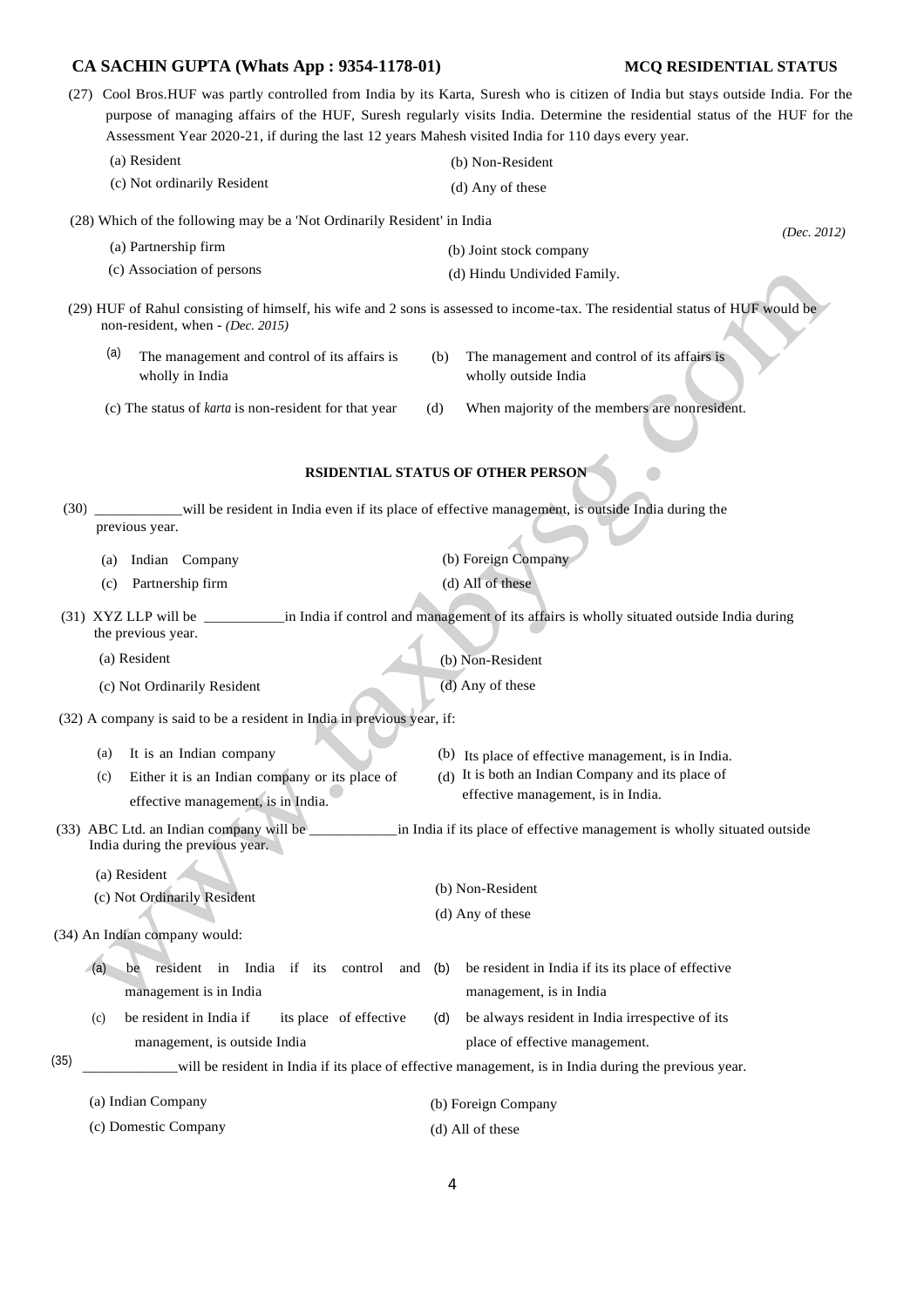(36) Residential status of an Indian company is resident and ordinarily resident for the year - *(Dec. 2015)* 

- $(a)$ <sup>'</sup> If the entire control and management is wholly in India If part of the control and management is in India
- 
- (c) Regardless of the place of control and (d) If it is listed on recognised stock exchange.

management

- (37) Gama Ltd. is an Indian company, It carries its business in Delhi and London. Total control and management of the company is situated in London. More than 85% of its business income is from the business in England. If so, its residential status will be - *(June 2016)* 
	- (a) Resident
	- (c) Not ordinarily resident

(b) Non-resident (d) Foreign company

- (38) Y Ltd. is an Indian Company. It carries on business in Mumbai and New York and its place of effective management, is situated outside India. Further, 80% of total Income of the company is from the business in London. What is the residential status of X Ltd?
	- (a) Resident
	- (c) Not ordinarily Resident
- (39) An foreign company would be resident in India:
	-
	- (c) if its place of effective management, is outside India (d) if its control and management is wholly in India
- (b) Non-Resident (d) Any of these.

(a) if its control and management is partly in India (b) if its place of effective management, is in India

## **INCIDENCE OF TAX**

(40) Income which accrue outside India from a business controlled from India is taxable in case of:

- (a) Resident only (b) Both ordinarily resident and NOR
- (c) Non-resident (d) All the assesses

(41) Income deemed to accrue or arise in India is taxable if the person is -

- (a) Resident
- (c) Non Resident

(b) Not Ordinarily Resident (d) Any of these

(d) Any of these

(42) Income which accrues outside India but is received in India is taxable if the person is -

- (a) Resident (b) Not Ordinarily Resident
- (c) Non Resident

(43) Income which received outside India but is deemed to accrue in India is taxable if the person is -

(a) Resident (c) Non Resident (b) Not Ordinarily Resident (d) Any of these

(44) Income accrued outside India and received outside India is taxable in case of:

- (a) Resident and ordinary resident (ROR) only
- (c) Non resident only
- 
- (45) The following income is deemed to be received in India:
	- (a) Employer's contribution to a recognised (b) provident fund in excess of 12% of salary; & interest credited thereon in excess of 9.5% p.a.;
- Transferred balance in a recognised provident fund to the extent of employer's contribution and interest thereon;

(b) Resident but not ordinary resident (RNOR) only

(d) ROR, RNOR and Non-Resident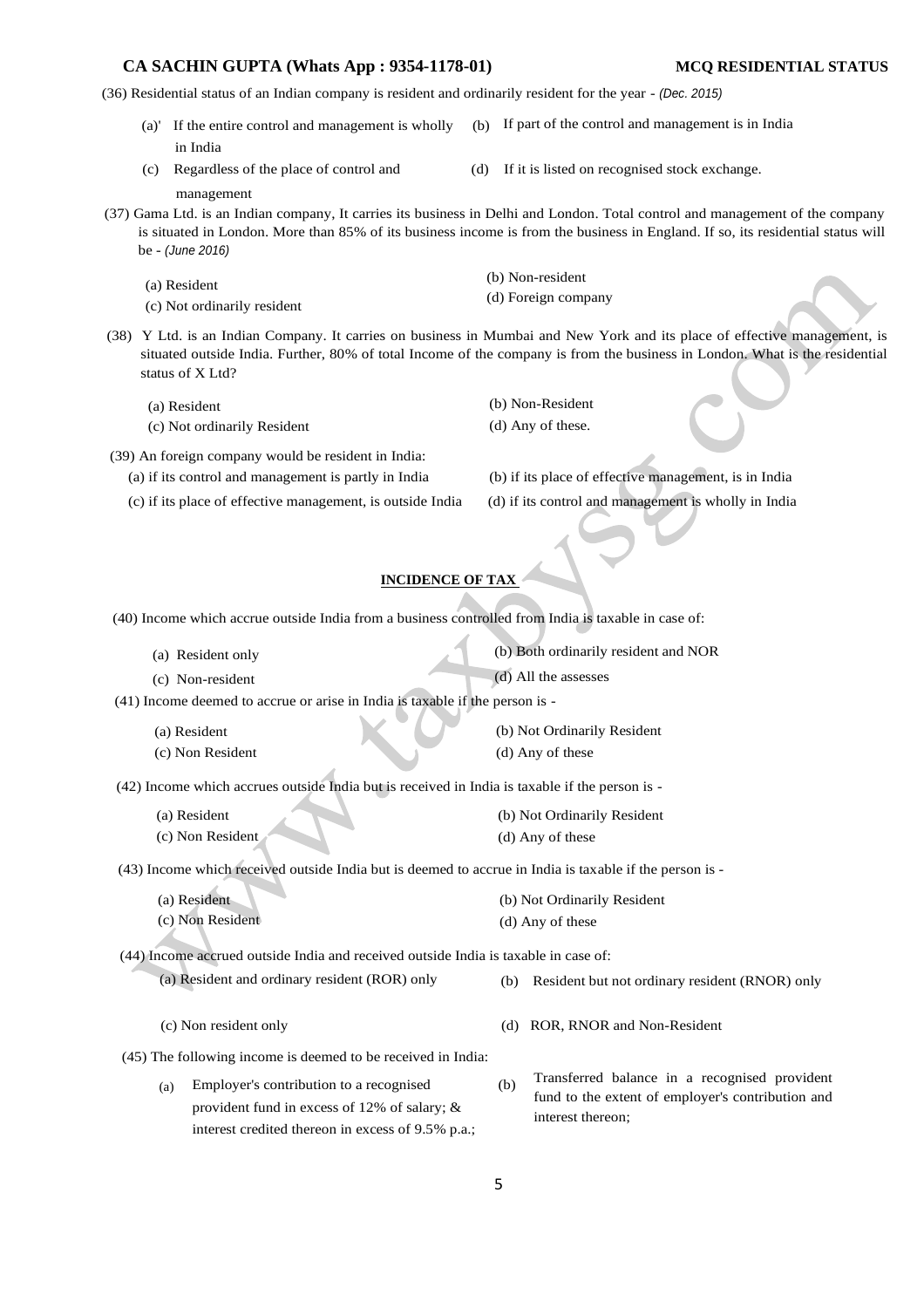| (c) Contribution made by the Central Government |
|-------------------------------------------------|
| or other employer in the previous year,         |
| under a pension scheme u/s 80CCD                |

(46) Interest credited to RPF in excess of \_\_\_\_\_\_\_\_\_\_ is taxable as deemed receipt. (a) 8.00% (c) 9.50% (b) 8.50% (d) 9.00% (47) Which of the following incomes is deemed to accrue or arise in India? (a) Income from any business connection in India. (b) Income from a property in India. (c) Income through transfer of capital asset (d) All of these. situated in India. (48) Which of the following incomes is not deemed to accrue or arise in India ? (a) Income from any business connection in India. (b) Income from a salary for services rendered in India. (c) Income through transfer of capital asset (d) situated outside India. Dividend paid by an Indian company outside India. (49) Which of the following incomes is deemed to accrue or arise in India? (a) Income which falls under the head "Salaries", if (b) Income chargeable under the head "Salaries" it is earned in India. payable by the Government to a citizen of India for service rendered outside India. (c) Income by way of interest payable by the (d) All of these. Government (50) Which of the following incomes is deemed to accrue or arise in India ? (a) Income by way of fees for technical services payable by non-resident, where it is payable in respect of any services utilised in a business or (b) Income by way of royalty payable by resident

Income chargeable under the head "Salaries" payable by the Indian Company to a citizen of India for service rendered outside India.  $(c)$ 

profession carried on by such person in India.

where it is payable in respect of any right used for the purposes of a business or profession carried on by such person outside India

 $(d)$  All of these.

Income earned by a foreign company engaged in the business of mining of diamonds through or from the activities which are confined to the display of uncut and unassorted diamond in any special zone notified by the Central Government in the Official Gazette in this behalf

(51) Income chargeable under the head "Salaries" payable by the Government to a citizen of India for service rendered outside India is taxable if the person is \_\_\_\_\_\_\_\_\_\_\_

| (a) Resident     | (b) Not Ordinarily Resident |
|------------------|-----------------------------|
| (c) Not Resident | (d) Any of these            |

(52) The person who concludes contracts on behalf of the non-resident is known as \_

| (a) Concluding agent | (b) Stocking agent |
|----------------------|--------------------|
| (c) Indenting agent  | (d) None of these  |

(53) Business activity carried on with which of the following agent is not a business connection?

| (a) Concluding agent | (b) Stocking agent |
|----------------------|--------------------|
|                      |                    |

| (c) Indenting agent | (d). None of these |
|---------------------|--------------------|
|---------------------|--------------------|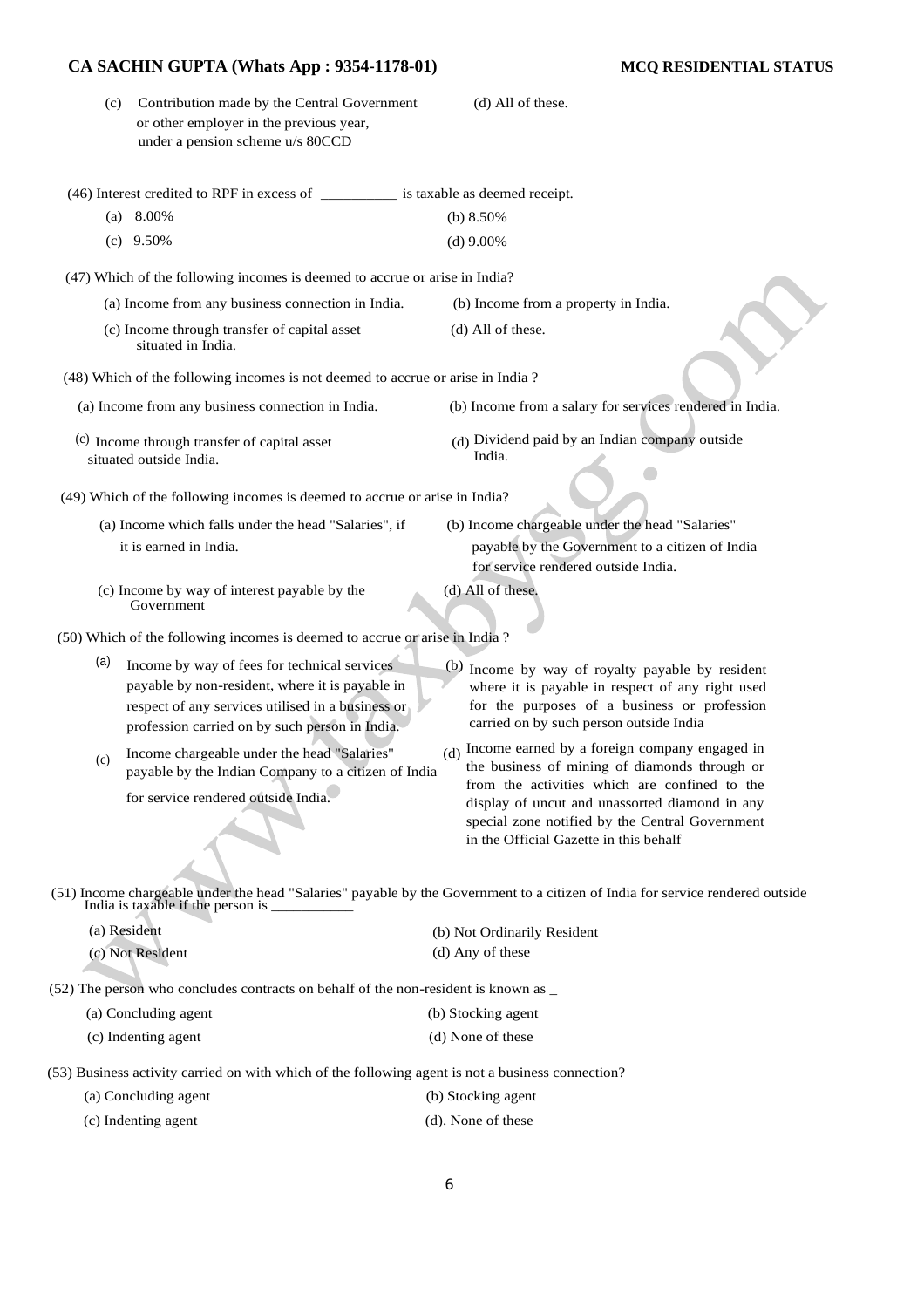(54) Fees for technical services means any consideration for rendering of any:

(ci) Managerial service (c) Consultancy service (b) Technical service (d) All of these (55) Which of the following activity will be considered as business connection in India? (a) All the operations of a firm are not carried in (b) An office set up by non-resident for carrying India. out business activity in India. (c) The profits earned by assessee on supplies of (d) All of these. fabricated platforms. (56) Employer's contribution in excess of 12% of salary is : (a) Income but not Taxable (b) Taxable Income (c) Deemed Income (d) None of these (57) Mr. X is an Indian citizen. He has an income from artwork in USA and spent for medical treatment in France  $\bar{\mathfrak{X}}$ 15,000 and Income from publishing magazine in UK by collecting news and views in India (80% attributable to operations in India is  $\overline{5}50,000$ . What will be his total Income if he is a NOR?  $(a)$  ₹15,000  $(c)$  ₹55,000  $(b)$  ₹40,000  $(d)$  ₹65,000 (58) Following are the particulars of Income of Nitin - (i) Income from agriculture in Indonesia being invested there only :  $\bar{\tau}$ 12,350 (ii) Income from business in Bangladesh being controlled from India :  $\bar{c}10,150$ . If Nitin is NOR what is his total income?  $(a) \overline{5}12,350$  $(c)$  ₹22,500  $(b) \bar{z}$ 10,150  $(d)$  ₹ 2,200 (59) What would be your answer in question no 58, If Nitin is Resident what is his total Income?  $(a) ₹12,350$  $(c)$  ₹22,500  $(b) ₹10,150$ (d) ₹ 2,200 (60) What would be your answer in question no 58, If Nitin is Non-Resident what is his total Income? (a)  $\bar{x}$  12,350 (b)  $\bar{x}$ 10,150 (c)  $\bar{x}$  22,500 (d) Nil (61) Mohit earns the following income during the previous year ended  $31<sup>st</sup>$  March, 2020 : -Interest on U.K. Development Bonds (1/4th being received in India) :  $\bar{\tau}$ 2,00,000  $\blacksquare$ Profits on sale of a building in India but received in Holland:  $\bar{\zeta}$ 2,00,000 The income liable to tax for the assessment year 2019-20, if Mohit is resident and not ordinarily resident in India, is - (a) ₹2,50,000 (b) ₹4,00,000 (c)  $\bar{\xi}$  2,00,000 (d)  $\bar{\xi}$  50,000. *(Dec. 2014)*  (62) Following are the particulars of Income of Shyam - (i) Past untaxed profits brought in India during the previous year -  $\bar{\tau}$  75,000 (ii) Income from agriculture in Japan being invested there only -  $\bar{\tau}$  12,350 (iii) Income from business in Bangladesh being controlled from India -  $\bar{\tau}$ 10,150. If Shyam is Resident what is his total income?  $(a) \quad \overline{5}12,350$ (c) ₹ 22,500  $(b)$  ₹10,150  $(d)$  ₹ 97,500

(63) Profits of  $\bar{\tau}1,00,000$  for the year 2017-18 of a business in Germany remitted to India during the previous year 2019-20 (not taxed earlier) would be: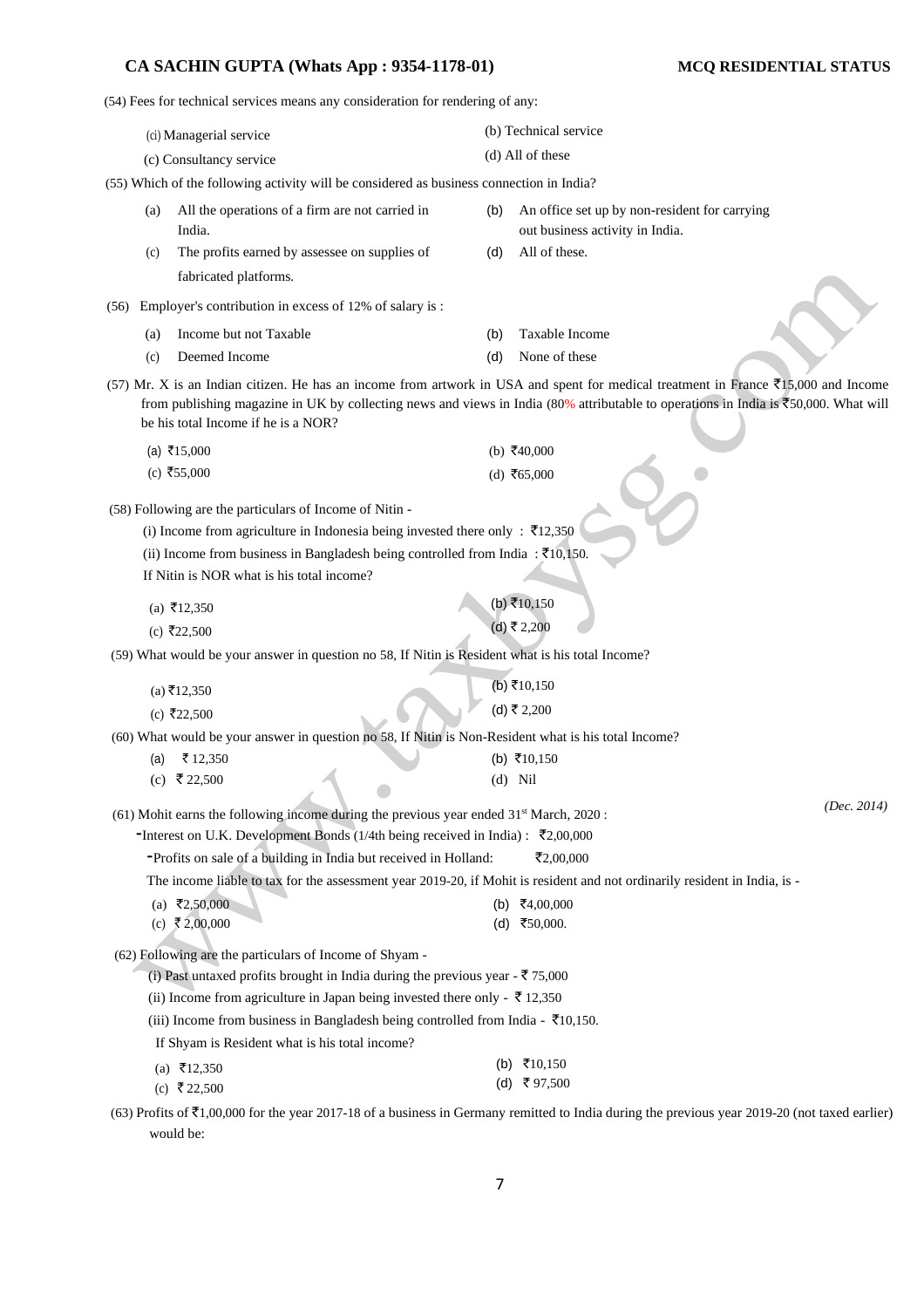| CA SACHIN GUPTA (Whats App : 9354-1178-01)                                                                                                                                                                                  |                                                   | <b>MCQ RESIDENTIAL STATUS</b> |
|-----------------------------------------------------------------------------------------------------------------------------------------------------------------------------------------------------------------------------|---------------------------------------------------|-------------------------------|
| (a) Taxable in India for ROR only                                                                                                                                                                                           | (b) Not taxable in India for all (ROR, RNOR & NR) |                               |
| (c) Taxable in India for all (ROR, RNOR and NR)                                                                                                                                                                             | (d) Taxable only for RNOR and NR                  |                               |
| (64) Profits of $\overline{\xi}$ 2,00,000 is earned from a business in USA which is controlled in India, half of the profits being received in India. How<br>much amount is taxable in India for a Non-resident Individual? |                                                   |                               |
| (a) ₹2,00,000<br>(c) ₹1,00,000                                                                                                                                                                                              | $(b)$ Nil<br>(d) ₹3,00,000                        |                               |
| (65) Dividend from American Co. of ₹2,00,000 received in USA will be taxable in case of ;                                                                                                                                   |                                                   |                               |
| (a) Resident and ordinary resident (ROR) only                                                                                                                                                                               | (b) Not ordinary resident (NOR) only              |                               |
| (c) Non resident (NR) only                                                                                                                                                                                                  | (d) ROR, NOR and NR all                           |                               |
| (66) Income of non-resident when attributed from operations in India relating to the following is taxable in India;<br>(1) Profits of business                                                                              |                                                   |                               |
| (2) Fee for technical services                                                                                                                                                                                              |                                                   |                               |
| (3) Royalty                                                                                                                                                                                                                 |                                                   |                               |
| (4) Income from house property in India                                                                                                                                                                                     |                                                   |                               |
| Select the correct answer from the options given below _                                                                                                                                                                    |                                                   | (Dec. 2015)                   |
| $(a) (1)$ and $(4)$                                                                                                                                                                                                         | (b) $(1)$ , $(3)$ and $(4)$                       |                               |
| $(c)$ (1) and (3)                                                                                                                                                                                                           | (d) $(1)$ , $(2)$ $(3)$ and $(4)$ .               |                               |
|                                                                                                                                                                                                                             |                                                   |                               |
| (67) From the following particulars of Income furnished by Mr. Prakash pertaining to the year ended 31-03-2020,-                                                                                                            |                                                   |                               |
| Particulars                                                                                                                                                                                                                 |                                                   | Amount ₹                      |
| (i) Profit on sale of shares of private limited Indian Company received in Germany                                                                                                                                          |                                                   | 15,000                        |
| (ii) Dividend from a Japanese Company received in Japan                                                                                                                                                                     |                                                   | 10,000                        |
| (iii) Agricultural income from lands in Gujarat                                                                                                                                                                             |                                                   | 27,000                        |
| If Prakash is Non-Resident what is his total income?                                                                                                                                                                        |                                                   |                               |
| ₹15,000<br>(a)                                                                                                                                                                                                              | (b) ₹10,000                                       |                               |
| ₹ 27,000<br>(c)                                                                                                                                                                                                             | (d) ₹25,000                                       |                               |
| (68) From the following particulars of Income furnished by Mr. Rakesh pertaining to the year ended 31-03-2020,                                                                                                              |                                                   |                               |
| Particulars                                                                                                                                                                                                                 |                                                   | Amount~                       |
| (i) Interest received from Indian Government bonds outside India                                                                                                                                                            |                                                   | 15,000                        |
| (ii) Royalty received in India from non resident who used the rights for business outside India                                                                                                                             |                                                   | 10,000                        |
| (iii) Agricultural income from lands in Japan received in India If                                                                                                                                                          |                                                   | 37,000                        |
| Rakesh is Non-Resident what is his total income?<br>(a) ₹15,000                                                                                                                                                             | (b) ₹10,000                                       |                               |
| (c) ₹25,000                                                                                                                                                                                                                 | (d) ₹62,000                                       |                               |
|                                                                                                                                                                                                                             |                                                   |                               |
| (69) From the following particulars of Income furnished by Mr.Sarthak pertaining to the year ended 31-03-2020,                                                                                                              |                                                   |                               |
| Particulars                                                                                                                                                                                                                 |                                                   | Amount ₹                      |
| (i) Interest received from Indian Government bonds outside India                                                                                                                                                            |                                                   | 15,000                        |
| (ii) Royalty received outside India from non resident who used the rights for business outside India                                                                                                                        |                                                   | 20,000                        |
| (iii) Agricultural income from lands in Japan (20% is received in India)                                                                                                                                                    |                                                   | 37,000                        |
| If Sarthak is Non-Resident what is his total income?                                                                                                                                                                        |                                                   |                               |
| (a) ₹15,000                                                                                                                                                                                                                 | (b) ₹20,000                                       |                               |
| (c) ₹7,400                                                                                                                                                                                                                  | (d) ₹22,400                                       |                               |
|                                                                                                                                                                                                                             |                                                   |                               |

# 8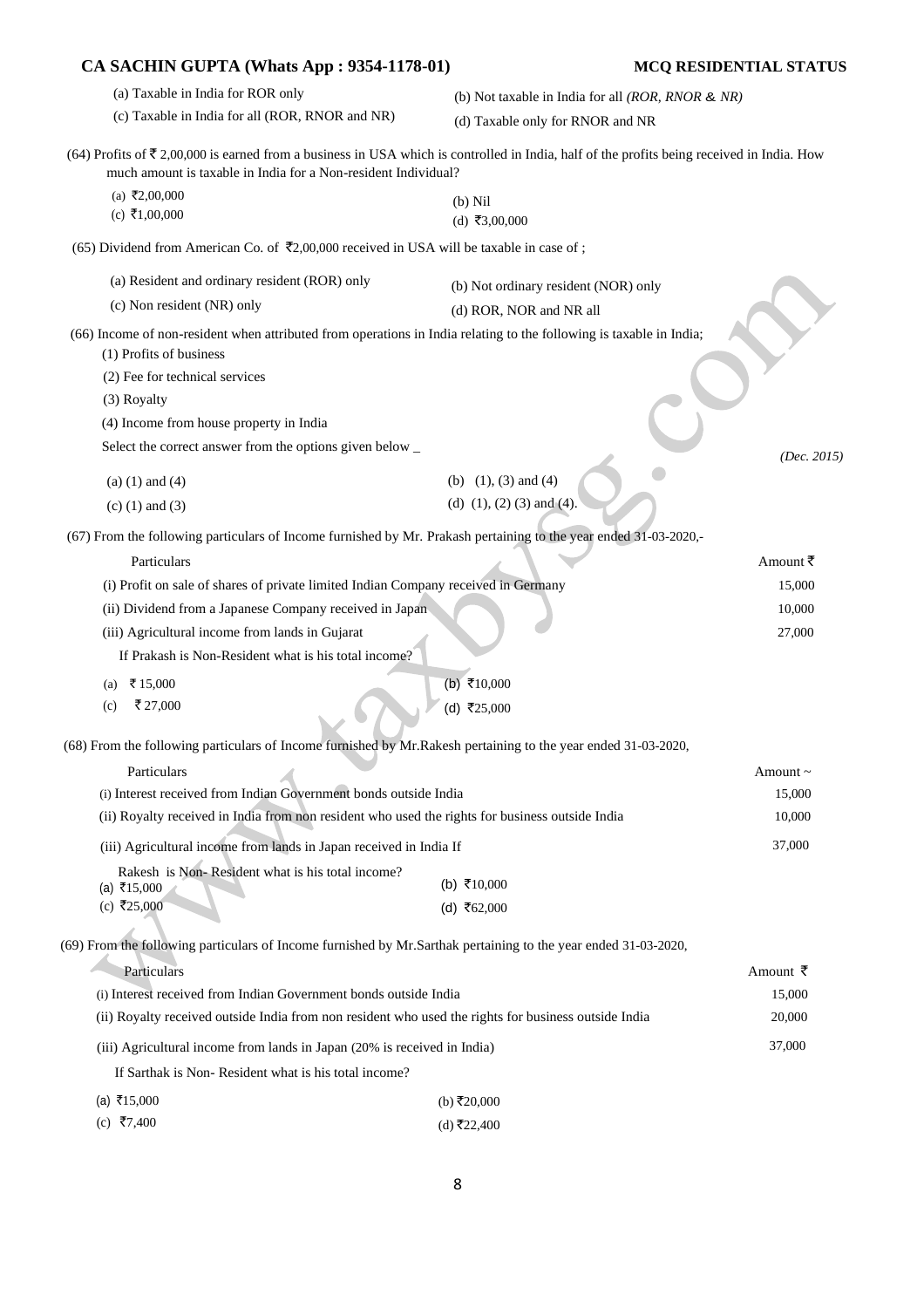(70) From the following particulars of Income furnished by Ms.Parul pertaining to the year ended 31-03-2020,

| Particulars<br>(i) Profit on transfer of building situated in Delhi received in London                                                                                                                                    |                               | Amount₹<br>15,000 |
|---------------------------------------------------------------------------------------------------------------------------------------------------------------------------------------------------------------------------|-------------------------------|-------------------|
| (ii) Business Income carried in Singapore received there, and subsequently remitted to India                                                                                                                              |                               | 37,000            |
| If Parul is Non-Resident what is her total income?                                                                                                                                                                        |                               |                   |
| (a) ₹15,000                                                                                                                                                                                                               | (b) ₹37,000                   |                   |
| (c) ₹52,000                                                                                                                                                                                                               | $(d)$ Nil                     |                   |
| (71) From the following particulars of Income furnished by Ms. Priya pertaining to the year ended 31-03-2020,-                                                                                                            |                               |                   |
| Particulars                                                                                                                                                                                                               |                               | Amount ₹          |
| (i) Profit on transfer of building situated in Delhi received in London                                                                                                                                                   |                               | 35,000            |
| (ii) Business Income carried in Singapore controlled from India, received there and subsequently                                                                                                                          |                               |                   |
| remitted to India                                                                                                                                                                                                         |                               | 37,000            |
| If Priya is Not ordinarily Resident what is her total income?                                                                                                                                                             |                               |                   |
| ₹35,000                                                                                                                                                                                                                   | (b) ₹37,000                   |                   |
| (a)                                                                                                                                                                                                                       | $(d)$ Nil                     |                   |
| ₹72,000<br>(c)                                                                                                                                                                                                            |                               |                   |
| (72) Following are the particulars of income of Mr. Ram Lal, an Indian citizen-                                                                                                                                           |                               |                   |
| (a) Income from activity of purchasing goods in India and exporting to USA : ₹50,000<br>(b) Income from the shooting of cinematograph films in India (90% attributable to the operations in India): $\bar{\tau}$ 5,00,000 |                               |                   |
|                                                                                                                                                                                                                           |                               |                   |
| (c) Dividends from foreign company received in India: 20,000.                                                                                                                                                             |                               |                   |
| (i)If Mr. Ram lal is resident what is his total Income?                                                                                                                                                                   |                               |                   |
| $(a)$ ₹5,00,000                                                                                                                                                                                                           | (b) ₹5,70,000                 |                   |
| (c) ₹5,20,000                                                                                                                                                                                                             | $(d)$ Nil                     |                   |
|                                                                                                                                                                                                                           |                               |                   |
| (ii) If Mr. Ram lal is Not Ordinarily Resident what is his total Income?                                                                                                                                                  |                               |                   |
| ₹ 5,50,000<br>(a)                                                                                                                                                                                                         | ₹4,70,000<br>(b)              |                   |
| ₹5,20,000<br>(c)                                                                                                                                                                                                          | (d)<br>Nil                    |                   |
| (iii)If Mr. Ram lal is Non-Resident what is his total Income?                                                                                                                                                             |                               |                   |
| ₹4,70,000<br>(a)                                                                                                                                                                                                          | (b) ₹4,50,000                 |                   |
| ₹20,000<br>(c)                                                                                                                                                                                                            | Nil<br>(d)                    |                   |
| (73) Dividends received from an Indian company upto 10 lakhs in USA is ____in case of a resident, ___________ in case of a not                                                                                            |                               |                   |
| ordinarily resident and _______________ in case of a non-resident?                                                                                                                                                        |                               |                   |
| (a) Taxable, exempt, exempt                                                                                                                                                                                               | (b) Taxable, taxable, taxable |                   |
| (c) Taxable, taxable, exempt                                                                                                                                                                                              | (d) Exempt, exempt, exempt    |                   |
| (74) Income accruing in India in previous year is taxable for -                                                                                                                                                           |                               | (Dec. 2009)       |
| (a) Resident                                                                                                                                                                                                              |                               |                   |
| (c) Non-resident                                                                                                                                                                                                          | (b) Not ordinarily resident   |                   |
|                                                                                                                                                                                                                           | (d) All of the above.         | (June, 2010)      |
| (75) Every year, the residential status of an assessee -                                                                                                                                                                  |                               |                   |
| (a) May change                                                                                                                                                                                                            | (b) Will certainly change     |                   |
| (c) Will not change                                                                                                                                                                                                       | (d) None of the above.        |                   |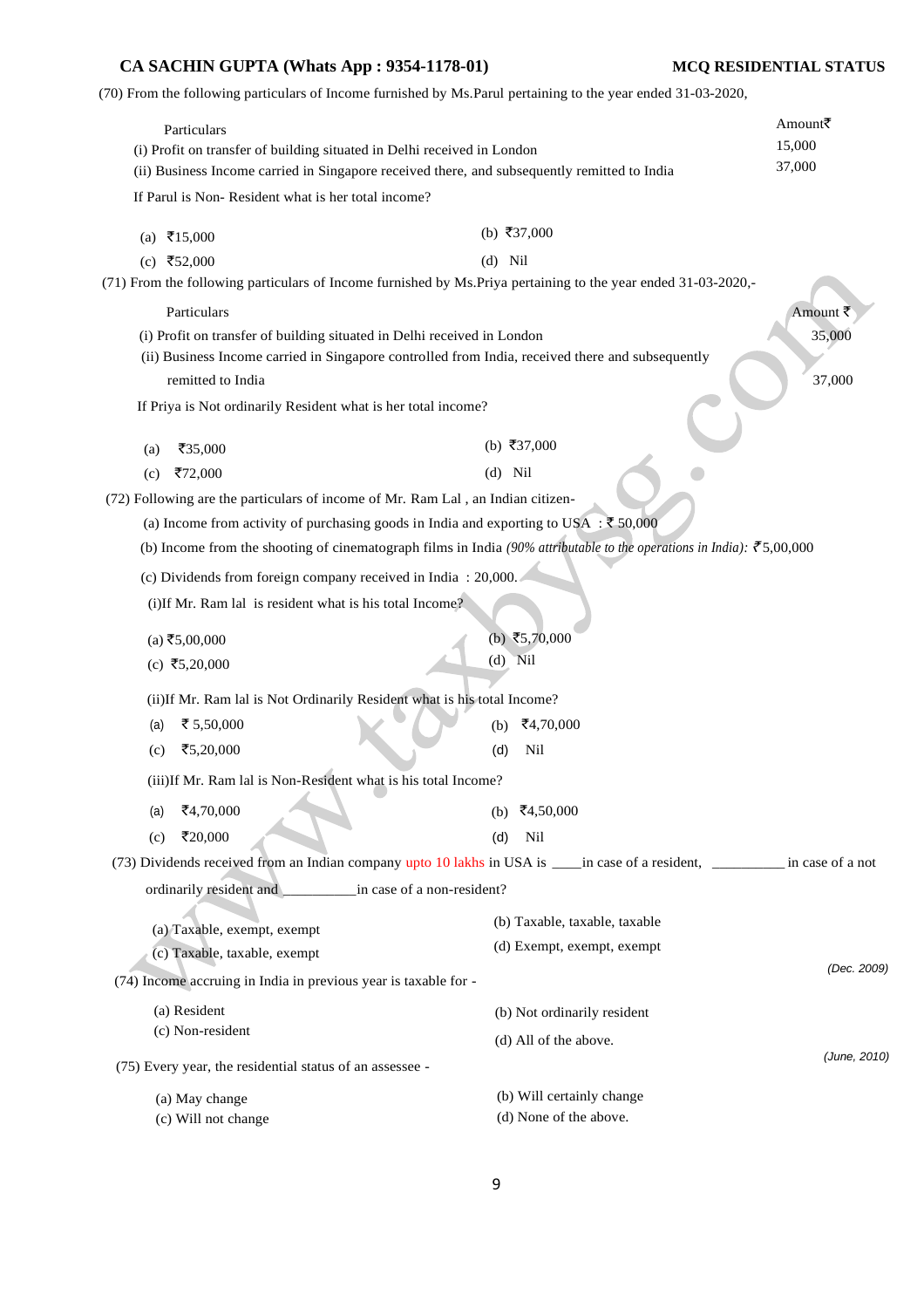|                  | CA SACHIN GUPTA (Whats App: 9354-1178-01)                                                  |                                                                                                                                | <b>MCQ RESIDENTIAL</b> |  |
|------------------|--------------------------------------------------------------------------------------------|--------------------------------------------------------------------------------------------------------------------------------|------------------------|--|
|                  |                                                                                            | STATUS<br>(76) Income accruing from agriculture in a foreign country is taxable in the case of an assessee who is -            | (Dec. 2010)            |  |
|                  | (a) Resident                                                                               | (b) Not-ordinarily resident                                                                                                    |                        |  |
|                  | (c) Non-resident                                                                           | (d) None of the above.                                                                                                         |                        |  |
|                  | (77) Foreign income received in India during the previous year is taxable in the case of - |                                                                                                                                | (Dec. 2010)            |  |
|                  | (a) Resident                                                                               | (b) Not-ordinarily resident                                                                                                    |                        |  |
| (c) Non-resident |                                                                                            | (d) All of the above.                                                                                                          |                        |  |
|                  |                                                                                            | (78) Income earned and received outside India but later on remitted to India, is taxable in the case of-                       | (June, 2012)           |  |
|                  | (a) All the assessees                                                                      | (b) Resident and ordinarily resident in India                                                                                  |                        |  |
|                  | (c) Non-resident                                                                           | (d) None of the above.                                                                                                         |                        |  |
|                  | 2020-21 in the hands of                                                                    | (79) Past untaxed profit of the financial year 2010-11 brought to India in 2019-20 is chargeable to tax in the assessment year | (June 2013)            |  |
|                  |                                                                                            |                                                                                                                                |                        |  |
| (a)              | All the assessees                                                                          | Resident and ordinarily resident in India<br>(b)                                                                               |                        |  |
| (c)              | Non-resident in India                                                                      | None of the above.<br>(d)                                                                                                      |                        |  |
| (80)             | Total income of a person is determined on the basis of his -                               |                                                                                                                                | (June 2013)            |  |
| (a)              | Residential status in India                                                                | Citizenship in India<br>(b)                                                                                                    |                        |  |
| (c)              | Both (a) and (b) above                                                                     | None of the above.<br>(d)                                                                                                      |                        |  |
|                  |                                                                                            | (81) From the following particulars of Income furnished by Mr. Paresh pertaining to the year ended 31-03-2020,-                |                        |  |
|                  | Particulars                                                                                |                                                                                                                                | Amount ₹               |  |
|                  | (i) Interest received in Japan on Indian Government bonds.                                 |                                                                                                                                | 35,000                 |  |
|                  | remitted to India                                                                          | (ii) Business Income carried in Singapore controlled from India, received there and subsequently                               | 37,000                 |  |
|                  | If Paresh is Not ordinarily Resident what is his total income?                             |                                                                                                                                |                        |  |
| (a)              | ₹35,000                                                                                    | $(b)$ ₹37,000                                                                                                                  |                        |  |
| (c)              | ₹72,000                                                                                    | $(d)$ Nil                                                                                                                      |                        |  |
|                  |                                                                                            | (82) From the following particulars of Income furnished by Ms. Radha pertaining to the year ended 31-03-2020,-                 |                        |  |
|                  | Particulars                                                                                |                                                                                                                                | Amount ₹               |  |
|                  | (i) Dividend received from shares of Indian Company                                        |                                                                                                                                | 55,000                 |  |
|                  |                                                                                            | (ii) Business Income carried in Singapore controlled from India, received there, and subsequently                              |                        |  |
|                  | remitted to India                                                                          |                                                                                                                                | 37,000                 |  |
|                  | If Radha is Resident what is her total income?                                             |                                                                                                                                |                        |  |
| (a) ₹55,000      |                                                                                            | (b) ₹ 37,000                                                                                                                   |                        |  |
| $(c)$ ₹92,000    |                                                                                            | $(d)$ Nil                                                                                                                      |                        |  |